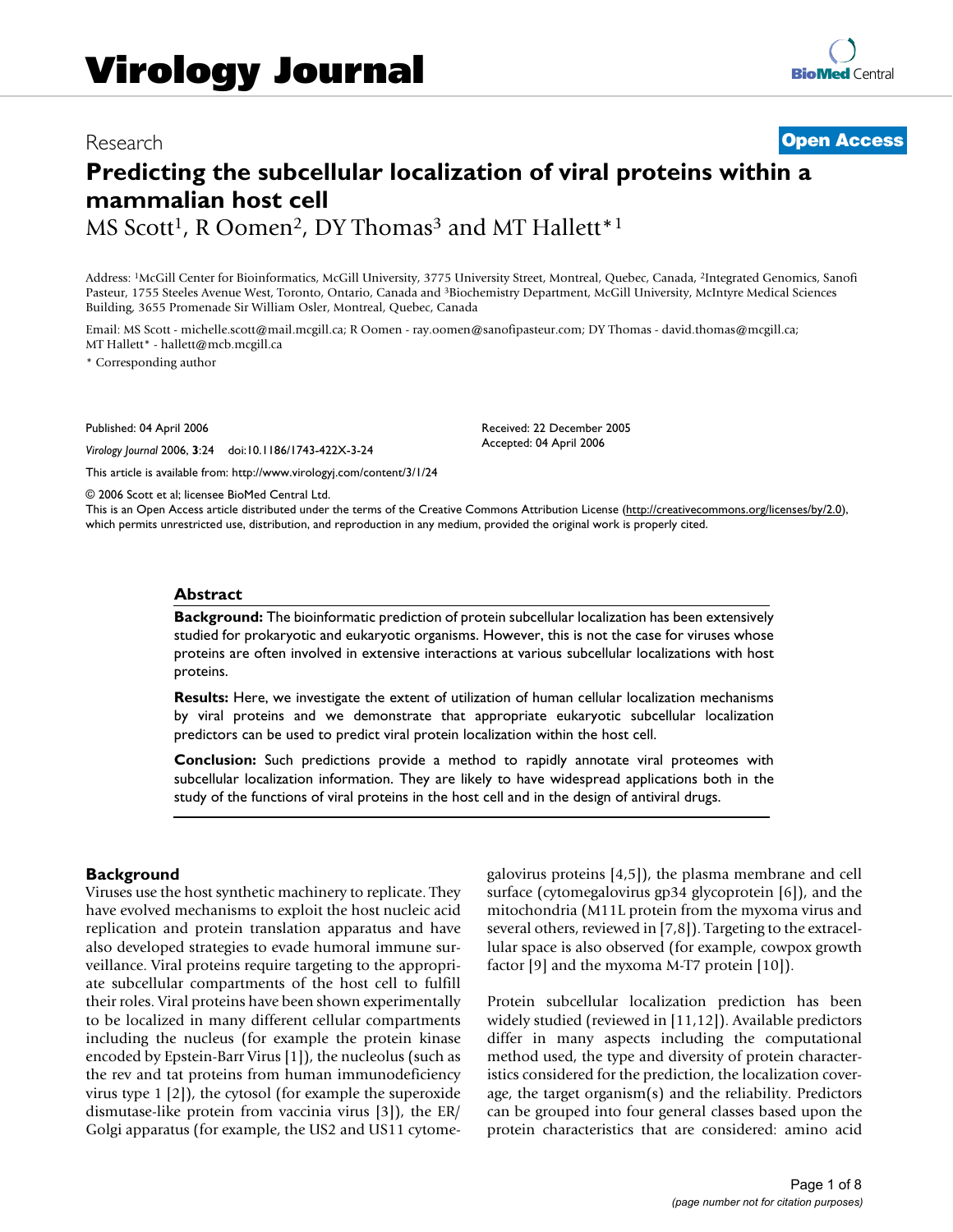| Organism                                           | Human        | Cytomegalovirus (strain<br>AD169)        | Vaccinia (Copenhagen strain) |                     |
|----------------------------------------------------|--------------|------------------------------------------|------------------------------|---------------------|
| <b>Protein count</b>                               | 28908        | 192                                      | 255                          |                     |
| <b>Targeting signals</b>                           |              | <b>Predictor</b>                         |                              |                     |
| Signal peptide                                     | 22.0%        | 25.0%                                    | 12.9%                        | SignalP $[16]$      |
| Signal anchor                                      | 5.9%         | 8.8%                                     | 5.9%                         | SignalP             |
| Mitochondrial targeting<br>peptide                 | 8.5%         | 12.0%                                    | 7.1%                         | Predotar [40]       |
| 0 TMD <sup>a</sup>                                 | 78.0%        | 66.1%                                    | 76.5%                        | TMHMM [41]          |
| I TMD <sup>a</sup>                                 | 10.0%        | 19.8%                                    | 16.1%                        | <b>TMHMM</b>        |
| 2 TMDsa                                            | 2.4%         | 5.7%                                     | 5.9%                         | <b>TMHMM</b>        |
| $>2$ TMDs <sup>a</sup>                             | 9.7%         | 8.3%                                     | 0.8%                         | <b>TMHMM</b>        |
| GPI anchor                                         | $2.5 - 3.0%$ | 3.1%                                     | 2.4%                         | <b>GPI-SOM [42]</b> |
| Prenyl group (PS00294)                             | 0.8%         | 0.5%                                     | 0%                           | Prosite [43]        |
| <b>NLS</b>                                         | 13.3%        | 8.3%                                     | 2.0%                         | PredictNLS [44]     |
| KDEL-like (PS00014)                                | 0.2%         | 0%                                       | 0%                           | Prosite             |
| Peroxisomal targeting<br>(PS00342)                 | 2.2%         | 1.6%                                     | 2.8%                         | Prosite             |
| Most prevalent<br>eukaryotic functional<br>domains |              | Percentage of proteins containing domain |                              | <b>Predictor</b>    |
| Immunoglobulin-like<br>(IPROO7110)                 | 2.7%         | 5.7%                                     | 2.0%                         | InterPro [28]       |
| Galactose oxidase<br>(IPROI 1043)                  | 0.3%         | 0%                                       | 1.6%                         | <b>InterPro</b>     |
| Proteinase inhibititor I4,<br>serpin (IPR000215)   | 0.2%         | 0%                                       | 1.6%                         | <b>InterPro</b>     |
| Rhodopsin-like GPCR<br>superfamily (IPR000276)     | 2.8%         | 2.1%                                     | 0%                           | <b>InterPro</b>     |

#### **Table 1: Usage of targeting signals in human and viral proteins**

a TMD: transmembrane domain

bestimation for proportion of human proteins containing a GPI anchor from [42]

cestimation for proportion of human proteins containing an NLS (nuclear localization signal) from [44].

composition and order based predictors [13-15], sorting signal predictors [16,17], homology based predictors [18,19] and hybrid methods that integrate several sources of information to predict localization [20-23].

Although numerous protein localization predictions exist for whole prokaryotic and eukaryotic proteomes, no such predictions are available for many viral proteins, which are often involved in extensive interactions with host proteins in various subcellular localizations in the host cell. This is surprising as such predictions would be of great use in the study of infectious diseases in order to increase our understanding of the role of these proteins in host cells and could also be useful for the design of improved therapeutic interventions.

Here, we investigate the intracellular localization predictions of viral proteins in human cells. We focus on two viruses, vaccinia virus and human cytomegalovirus, because they infect human cells and have relatively large but well characterized genomes. We show that these viral proteomes harbour many known eukaryotic targeting signals and domains which probably allow them to exploit cellular localization mechanisms. We also use the PSLT human localization predictor [22] to demonstrate that an appropriately chosen predictor can accurately predict the intracellular localization of viral proteins in human cells. Our viral subcellular localization predictions are available as additional files.

#### **Results**

#### *Eukaryotic targeting signals and functional domains in specific viral proteomes*

In order to investigate the extent of eukaryotic targeting signal usage by the viral proteins considered, we scanned the human, vaccinia virus and cytomegalovirus proteomes using various bioinformatics predictors that identify these signals. To avoid redundancy in the datasets, we considered all proteins available in UniProt [24] from one representative strain of each virus (we chose the AD169 strain for the cytomegalovirus and the Copenhagen strain for the vaccinia virus). As shown in Table 1, despite differences in genome size of several orders of magnitude, several targeting signals are found to a similar extent in both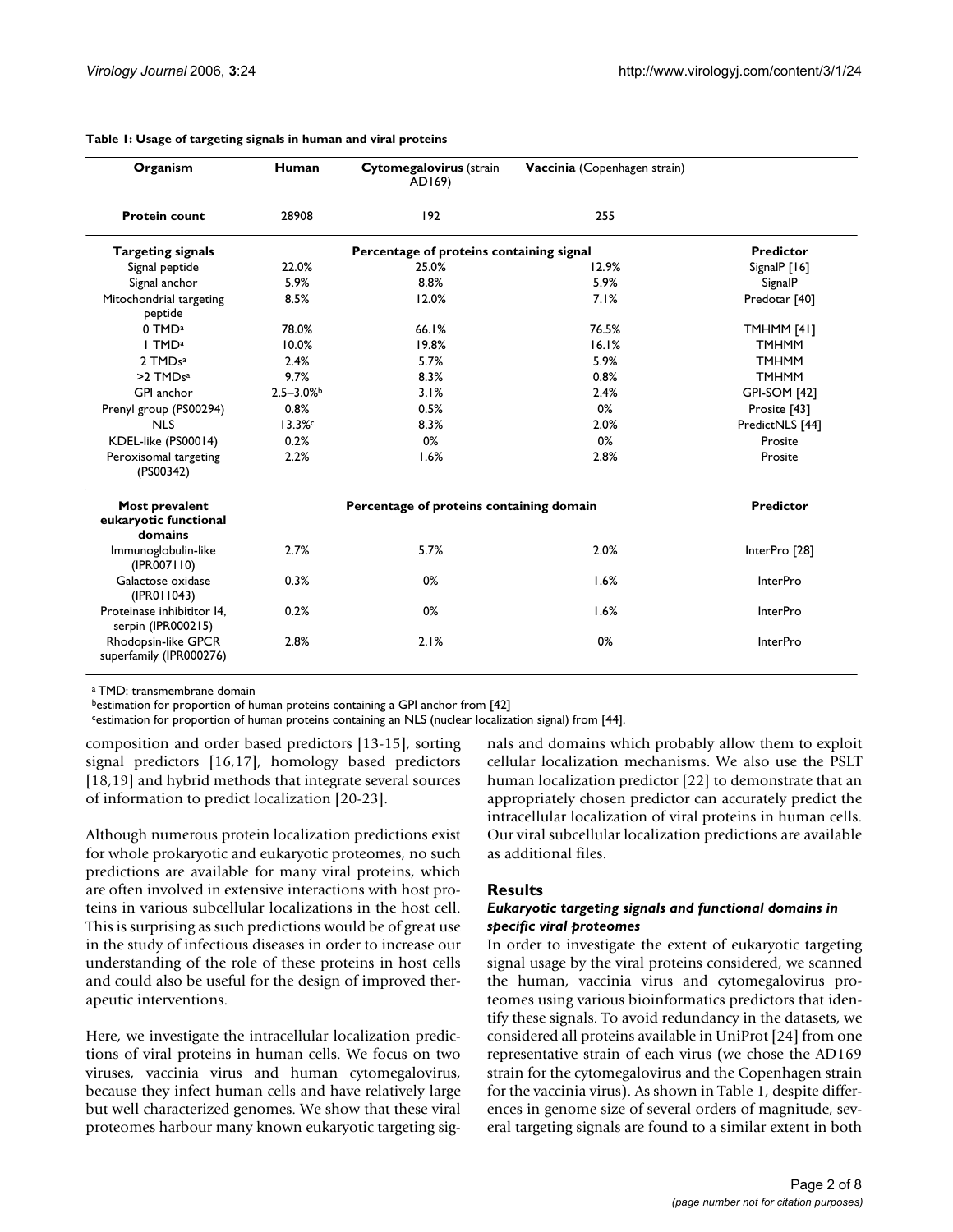| Gene             | <b>SwissProt</b><br>Accession | <b>PSLT</b><br>predictions <sup>a</sup> | Literature<br>annotations                           | Localization<br><b>References</b> | <b>Closest human</b><br>homologueb                 | <b>BLAST</b><br>e-value |
|------------------|-------------------------------|-----------------------------------------|-----------------------------------------------------|-----------------------------------|----------------------------------------------------|-------------------------|
| A34R             | P21057                        | <b>PM</b>                               | Golgi                                               | [45]                              | C-type lectin (NP_072092)                          | 0.02                    |
| A38L             | P21061                        | PM                                      | <b>PM</b>                                           | $[46]$                            | CD47 antigen (NP_001768)                           | 3E-22                   |
| A39R             | P21062                        | Secreted and PM                         | Secreted                                            | [47]                              | semaphorin 7A (NP_003603)                          | IE-30                   |
| <b>A40R</b>      | P21063                        | <b>PM</b>                               | PM                                                  | [48]                              | lectin-like receptor (NP_031359)                   | 2E-9                    |
| B/3R             | P20841                        | Secreted                                | Cytoplasmic                                         | $[49]$                            | plasminogen activator inhibitor-2<br>(NP_002566)   | 5E-7                    |
| B/5R             | P21116                        | Secreted and PM                         | PM or secreted                                      | [50]                              | interleukin I receptor (NP_775465)                 | 4E-32                   |
| B <sub>18R</sub> | P21076                        | Cytosolic and<br>nuclear                | Secreted and PM                                     | [5]                               | Ankyrin 3 isoform I (NP_066267)                    | $IE-9$                  |
| B5R              | P21115                        | Secreted and PM                         | PM and Golgi                                        | [45, 52, 53]                      | coagulation factor XIII B<br>$(NP_001985)$         | 6E-17                   |
| C12L             | P20531                        | Secreted                                | Secreted                                            | $[54]$                            | serine proteinase inhibitor<br>$(NP_002965)$       | 4E-47                   |
| C2L              | P21037                        | Nuclear and<br>cytosolic                | Cytoplasmic                                         | $[55]$                            | kelch-like 10 (NP_689680)                          | le-024                  |
| D <sub>8L</sub>  | P20508                        | <b>PM</b>                               | <b>PM</b>                                           | $[56]$                            | carbonic anhydrase XIII (NP_940986)                | 8E-35                   |
| A45R             | P21132                        | Cytosolic                               | Cytoplasmic                                         | $[3]$                             | superoxide dismutase I (NP_000445)                 | 3E-6                    |
| D <sub>4</sub> R | P20536                        | Nuclear and<br>mitochondrial            | Cytoplasmic                                         | $[56]$                            |                                                    | > 0.1                   |
| D6R              | P20634                        | Nuclear                                 | Perinuclear                                         | $[58]$                            | hypothetical protein (NP_060139)                   | 0.027                   |
| E9L              | P20509                        | Nuclear                                 | Cytoplasmic                                         | $[57]$                            | polymerase alpha (NP_058633)                       | 9E-19                   |
| E3L              | P21081                        | Nuclear                                 | Nuclear                                             | $[59]$                            | adenosine deaminase (NP_001102)                    | 4E-6                    |
| F <sub>17R</sub> | P68454                        | Cytosolic and<br>nuclear                | Cytoplasmic                                         | [60]                              |                                                    | > 0.1                   |
| F4L              | P <sub>20493</sub>            | Cytosolic                               | Cytoplasmic                                         | $[57]$                            | ribonucleotide reductase M2<br>$(NP_001025)$       | $E-143$                 |
| A56R             | P20978                        | <b>PM</b>                               | PM                                                  | [6]                               | dentin matrix acidic phosphoprotein<br>(NP_004398) | 0.015                   |
| KIL              | P20632                        | Cytosolic and<br>nuclear                | Cytoplasmic                                         | [62]                              | ankyrin 2 (NP_001139)                              | $IE-9$                  |
| K <sub>2</sub> L | P20532                        | Secreted                                | Extracellularly<br>associated with<br>infected cell | [63]                              | plasminogen activator inhibitor-1<br>(NP_000593)   | 3E-35                   |
| MIL              | P20640                        | Cytosolic and<br>nuclear                | Cytoplasmic                                         | [64]                              | ankyrin 3 (NP_066267)                              | $4E-13$                 |
| CIIR             | P20494                        | PM and secreted                         | Secreted                                            | $[65]$                            | epiregulin (NP_001423)                             | $2E-10$                 |

#### **Table 2: Subcellular localization prediction of vaccinia virus proteins**

a In the case of multi-compartmental proteins (proteins that are predicted with high probability to be present in more than one compartment), the two most likely compartments were retained by PSLT. PM: plasma membrane.

b The closest human homologue was determined by using BLAST [38] against the NCBI human RefSeq dataset. We do not report a homologue when the BLAST e-value exceeds 0.1.

viral and human proteomes. In particular, large numbers of these viral proteins contain N-terminal signal peptides and anchors, consistent with the knowledge that many glycoproteins encoded in these large viruses require entry into the secretory pathway and have evolved to modulate ER quality control mechanisms to ensure that large quantities of viral proteins can be correctly produced and assembled into infectious particles [25]. Similarly, a high proportion of viral proteins are predicted to contain at least one transmembrane domain. This reflects the high degree of interaction of these enveloped viruses with cellular membranes for functions that include assembly of viral particles and budding of the virus [26], and thus the need for insertion of a large proportion of their proteins in membranes, to participate in and modulate these processes. The vaccinia virus and cytomegalovirus proteomes also contain proteins that are predicted to harbor mitochondrial targeting peptides. Both cytomegalovirus and vaccinia virus are known to encode at least one protein that is localized to mitochondria, where they play a role in the inhibition of apoptosis [7]. GPI anchors, which allow the attachment of proteins to the extracellular leaflet of the plasma membrane, are also predicted to be used by these viral proteins, to a similar extent as by human proteins. This might constitute a significant viral localization mechanism. In contrast to the relatively large proportion of viral proteins harbouring a C-terminal GPI-attachment region, very few of these viral proteins are predicted to be prenylated, which might reflect a greater need for extracel-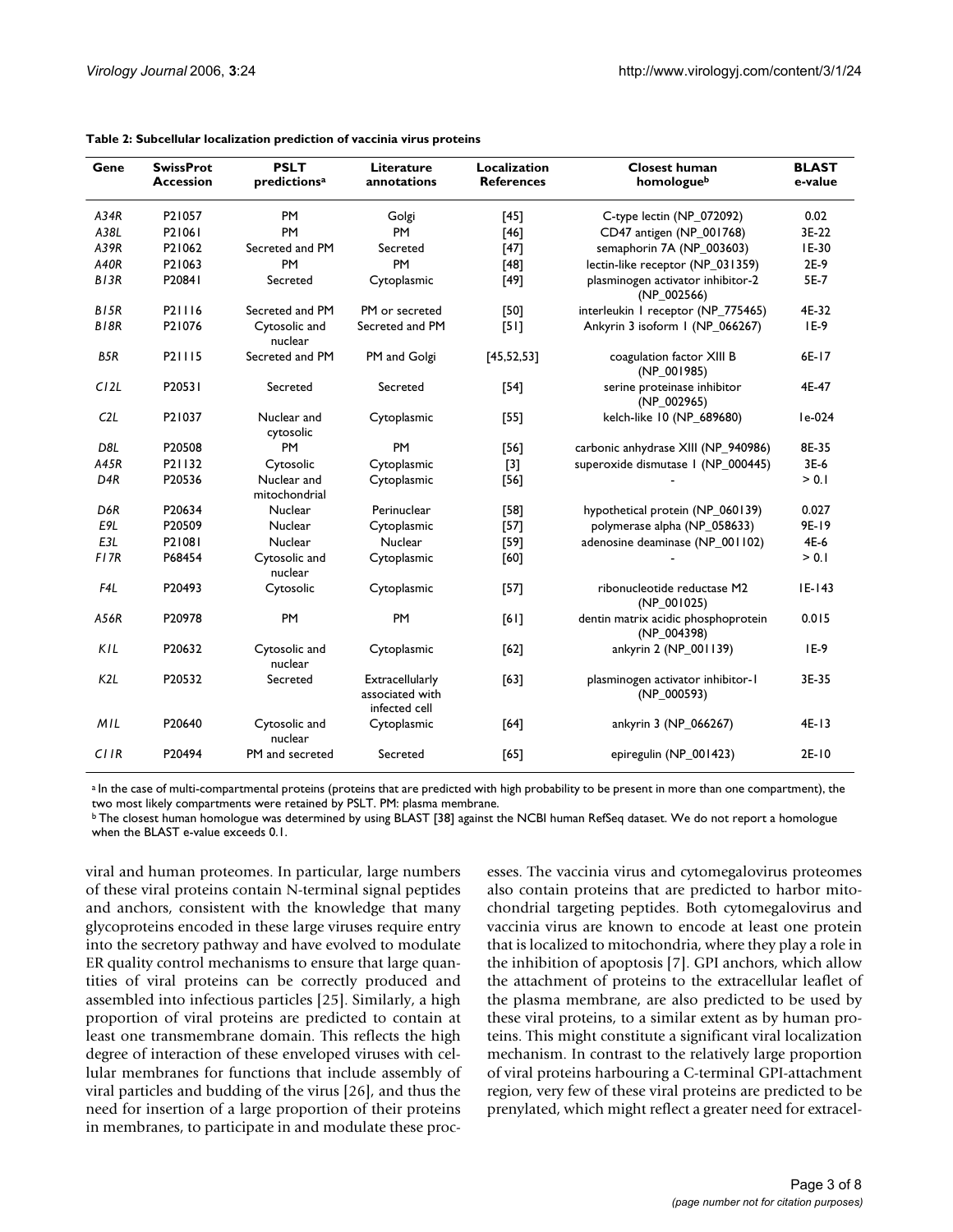| Gene             | <b>SwissProt</b><br><b>Accession</b> | <b>PSLT</b><br>predictions <sup>a</sup> | Literature<br>annotations                              | Localization<br><b>References</b> | Closest human homologueb                               | <b>BLAST</b><br>e-value |
|------------------|--------------------------------------|-----------------------------------------|--------------------------------------------------------|-----------------------------------|--------------------------------------------------------|-------------------------|
| gp34             | P16809                               | <b>PM</b>                               | <b>PM</b>                                              | [6]                               |                                                        | > 0.1                   |
| <b>ULIIIA</b>    | P17150                               | Secreted                                | Secreted                                               | $[36]$                            | interleukin 10 (NP_000563)                             | $2E-9$                  |
| ULII4            | P16769                               | Nuclear                                 | Nuclear                                                | $[66]$                            | uracil-DNA glycosylase<br>(NP_550433)                  | 5E-39                   |
| ULI18/119        | P16739                               | <b>PM</b>                               | <b>PM</b>                                              | [6]                               |                                                        | > 0.1                   |
| UL18             | P08560                               | PM/secreted                             | PM                                                     | [67]                              | MHC class Ib antigen<br>(NP_005507)                    | $4E-16$                 |
| <b>UL33</b>      | P16849                               | <b>PM</b>                               | PM, endosomes,<br>secretory<br>pathway,<br>perinuclear | [34,68]                           | chemokine receptor I<br>$(NP_001286)$                  | $3E-21$                 |
| <b>UL48</b>      | P16785                               | Cytosolic and ER                        | ER, cytosolic,<br>vacuolar                             | [69, 70]                          | spen homolog, transcriptional<br>regulator (NP_055816) | 0.082                   |
| <b>UL54</b>      | P08546                               | Nuclear                                 | Nuclear                                                | $[71]$                            | polymerase delta I (NP_002682)                         | 3E-50                   |
| <b>UL78</b>      | P16751                               | PM                                      | <b>PM</b>                                              | $[34]$                            | somatostatin receptor 3<br>$(NP_001042)$               | 0.006                   |
| <b>UL97</b>      | P16788                               | PM, cytosolic                           | Golgi, nuclear and<br>cytosolic                        | $[72]$                            |                                                        | > 0.1                   |
| US10             | P09728                               | <b>PM</b>                               | <b>ER</b>                                              | $[33]$                            |                                                        | > 0.1                   |
| US <sub>II</sub> | P09727                               | <b>PM</b>                               | <b>ER</b>                                              | $[4]$                             |                                                        | > 0.1                   |
| US <sub>2</sub>  | P09713                               | <b>PM</b>                               | ER and cytosolic                                       | $[5]$                             |                                                        | > 0.1                   |
| <b>US27</b>      | P09703                               | <b>PM</b>                               | PM, endosomes,<br>secretory<br>pathway,<br>perinuclear | [34,68]                           | chemokine receptor I<br>(NP_001328)                    | 7E-31                   |
| <b>US28</b>      | P69332                               | <b>PM</b>                               | PM, endosomes                                          | [34,68]                           | chemokine receptor I<br>$(NP_001328)$                  | 2E-55                   |
| US3              | P09712                               | <b>PM</b>                               | <b>ER</b>                                              | [73, 74]                          |                                                        | > 0.1                   |
| US6              | P14334                               | <b>PM</b>                               | ER                                                     | $[75]$                            |                                                        | > 0.1                   |
| US7              | P09731                               | <b>PM</b>                               | ER                                                     | $[33]$                            |                                                        | > 0.1                   |
| US8              | P09730                               | PM                                      | Golgi                                                  | $[33]$                            |                                                        | > 0.1                   |
| US9              | P09729                               | Secreted                                | <b>ER</b>                                              | $[33]$                            |                                                        | > 0.1                   |

#### **Table 3: Subcellular localization prediction of cytomegalovirus proteins**

a In the case of multi-compartmental proteins (proteins that are predicted with high probability to be present in more than one compartment), the two most likely compartments were retained by PSLT. PM: plasma membrane; ER: endoplasmic reticulum.

<sup>b</sup> The closest human homologue was determined by using BLAST [38] against the NCBI human RefSeq dataset. We do not report a homologue when the BLAST e-value exceeds 0.1.

lular rather than intracellular anchoring of these viral proteins in the plasma membrane.

Nuclear localization signals (NLSs) can also be detected in the viral proteomes. A larger proportion of cytomegalovirus proteins are predicted to contain NLSs than those encoded by the vaccinia virus genome. This is consistent with the fact that the cytomegalovirus genome replication as well as its viral core and capsid assembly occur in the nucleus whereas the vaccinia virus coordinates these processes in the cytoplasm.

We also detected the presence of short targeting signals in these proteomes. The N-terminal KDEL-like endoplasmic reticulum (ER) retrieval motif that is present in approximately 20% of human ER lumenal proteins [27] does not seem to be used by these viral proteins but the highly nonspecific peroxisomal-targeting signal is present to the same extent in these viral and human proteins.

The most prevalent functional eukaryotic domains present in these viral proteins are also shown in Table 1, as predicted by InterPro [28]. The immunoglobulin-like domain is the most widely used eukaryotic domain in both cytomegalovirus and vaccinia virus, which are well known to extensively modulate the immune response of the host (reviewed in [29,30]). The galactose oxidase and proteinase inhibitor I4 domains are over-represented in vaccinia virus but absent in cytomegalovirus suggesting that these domains are not used as part of a viral strategy common to these two viruses but are rather specific to vaccinia virus. Similarly, the rhodopsin-like GPCR superfamily is prevalent in cytomegalovirus proteins but absent from vaccinia virus. Cytomegalovirus is known to encode at least four G-protein coupled receptors, which could allow it to modulate and antagonize host signalling pathways [31].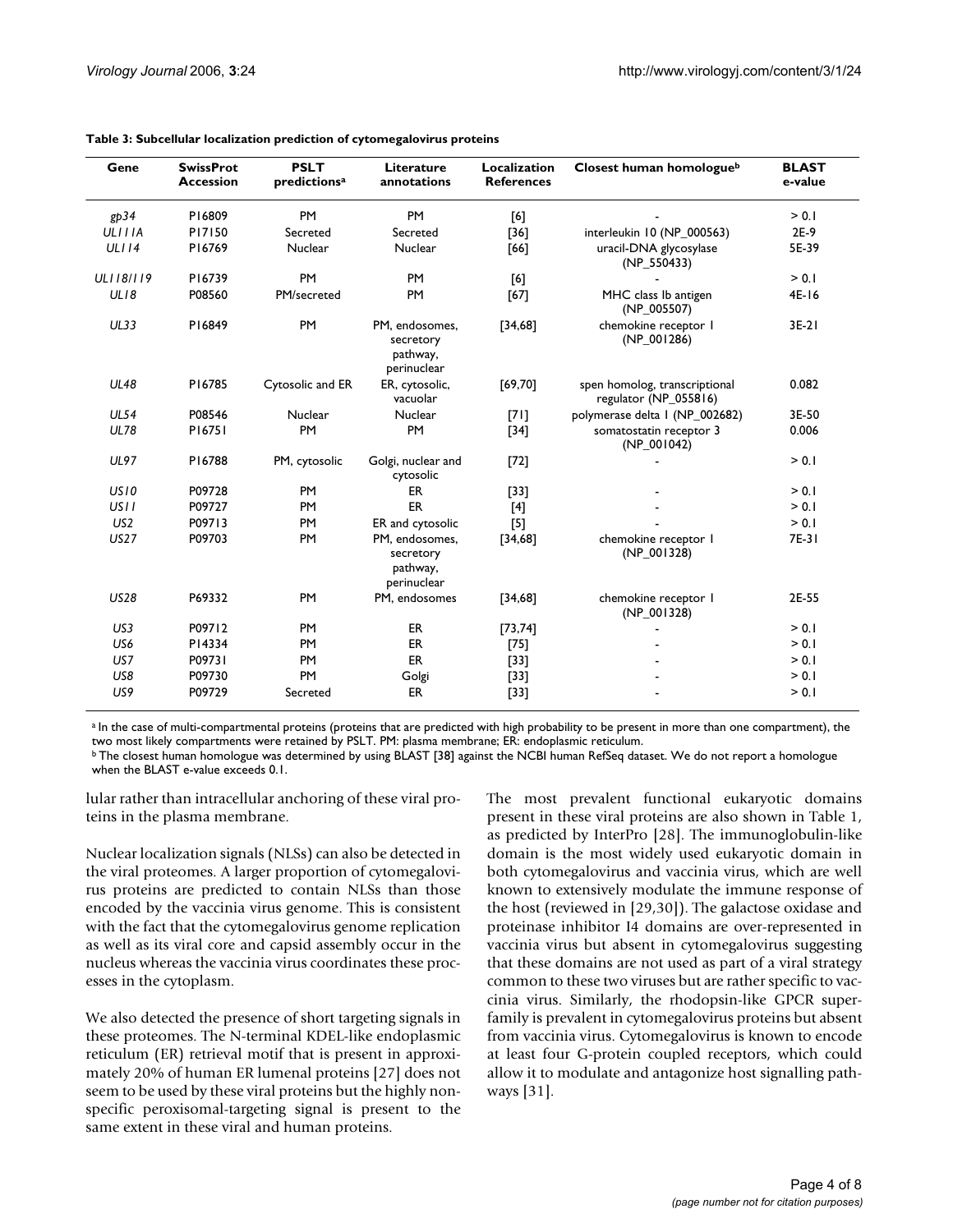Interestingly, protein-protein interaction domains such as SH2, SH3, WW and t-snare domains are conspicuously absent from these viral proteomes (data not shown), indicating that mimicry and modulation of this type of cellular communication mechanism might not be part of the survival strategy of these viruses.

The very high proportion of viral proteins containing one or several eukaryotic targeting motifs and functional domains shows the extensive usage of cellular localization mechanisms and machinery by these viruses. This provides a good indication that eukaryotic protein subcellular localization predictors might perform well on these viruses.

### *Subcellular localization prediction of viral proteins in host cells*

We used the PSLT human subcellular localization predictor [22] to predict the localization of cytomegalovirus and vaccinia virus proteins and to investigate whether principles of eukaryotic protein localization prediction can be applied to viral proteins. PSLT is a Bayesian network type tool, trained on human sequences, that predicts the subcellular localization of proteins based on the co-occurrence of protein domains, motifs and targeting signals. Table 2 shows the predictions of vaccinia virus proteins whose cellular localization has already been studied experimentally and is available in the literature (the full prediction dataset is available as supplementary material, please see Additional file 1). As shown in Table 2, the localization of most vaccinia virus proteins is well-predicted. The accuracy of PSLT on this dataset can be estimated to be 78% (proteins localized to more than one compartment are considered to be accurately predicted if at least one predicted compartment agrees with the previous literature annotation). A large proportion (36%) of these proteins are predicted to be secreted or expressed on the cell surface as integral membrane proteins or membrane anchored proteins. For the most part, this prediction is confirmed in the literature, but it should be considered a conservative estimate, since experimental studies cannot always sample the kinetics of viral protein synthesis and trafficking in all systems under all conditions. This estimate of extracellular and cell surface viral proteins is higher than our estimate of 22% for human cellular proteins [22], and likely reflects important viral functions that require using the host secretory pathway. Indeed, several of these proteins are known to be involved in modulating the host immune response including secreted proteins that bind chemokines, interferons and interleukin family members [30,32]. Other such proteins are incorporated in the viral envelope. Few or no vaccinia proteins are predicted to localize to the peroxisome, lysosome, ER or Golgi apparatus.

Table 3 shows the PSLT predictions for cytomegalovirus proteins whose cellular localization has already been studied experimentally and is available in the literature (the full prediction dataset is available as supplementary material, please see Additional file 2). The prediction accuracy of PSLT on this dataset is estimated to be 60% according to the literature. Almost all proteins classified as wrongly predicted according to the literature are annotated as localized in the ER or Golgi apparatus but predicted by PSLT as being on the cell surface. Several of these proteins display characteristics of cell surface or secreted proteins such as the capability to bind MHC class I and class II antigens. However, instead of being secreted, these cytomegalovirus proteins localize to the ER where they bind the MHC antigens, effectively targeting them for degradation and leading to the protection of cytomegalovirus-infected cells from CD8+ and CD4+ T lymphocytes [33]. Many other cytomegalovirus proteins are well-predicted including cell surface receptors, several of which mimic host receptors [34] as well as secreted proteins such as viral chemokine and IL-10 homologues [35,36].

We investigated whether the prediction accuracy of PSLT was correlated with the degree of similarity between the viral proteins and their closest human homologue. The two rightmost columns of Tables 2 and 3 show the closest human homologue from the NCBI RefSeq [37] database for each viral protein, as determined by BLAST [38]. In general, viral proteins that have close human homologues (BLAST e-value  $\leq$  1e-10) are accurately predicted by PSLT. The prediction accuracy for these proteins is 100% for the cytomegalovirus and 91% for the vaccinia virus. Some viral proteins that do not have close human homologues (BLAST e-value > 1e-10) are well-predicted but the overall prediction accuracy of PSLT for these proteins is lower (43% for cytomegalovirus proteins and 67% for vaccinia virus proteins). This is consistent with previous analyses which allowed us to show that the prediction accuracy of PSLT is greater when predicting proteins from organisms that are evolutionarily close to those used to train the predictor [22].

### **Discussion**

The proteomes of vaccinia virus and cytomegalovirus display numerous examples of eukaryotic targeting signals and functional domains, consistent with their evolutionary origin and their extensive usage of many elements of the host cellular machinery. We show here that, as a consequence, the subcellular localization of these viral proteins can be accurately predicted by human protein localization predictors. We used the PSLT predictor which considers the combinatorial presence of domains and targeting signals in human proteins to predict localization. This predictor might be better-suited for this task than other types of localization predictors. Indeed, PSLT specif-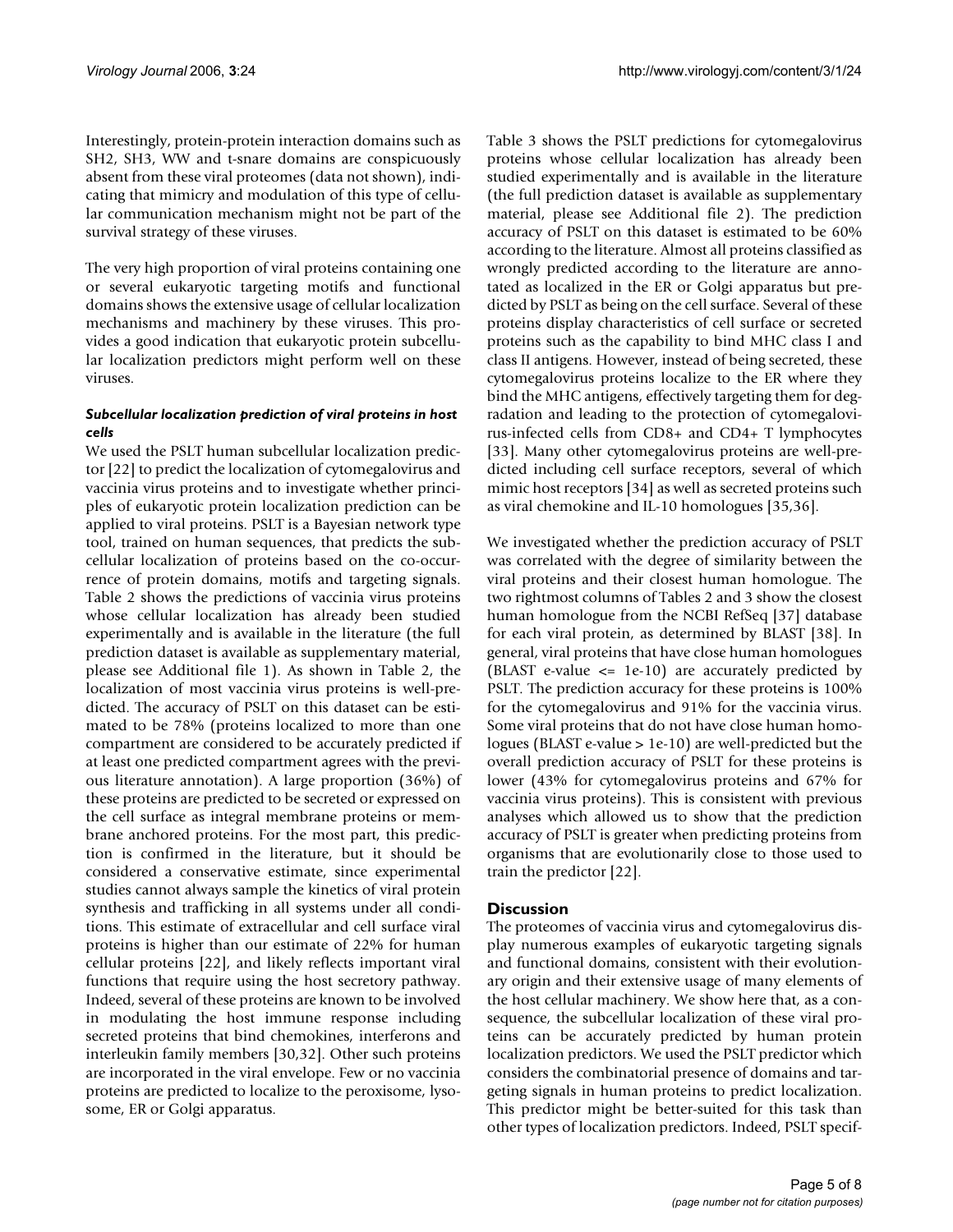ically focuses on the localization of human proteins and has been shown to accurately predict the localization of mammalian proteins in general and thus is likely an appropriate choice for the prediction of the localization of viral proteins within human cells. Another advantage of PSLT is that it considers domains and motifs rather than amino acid composition. Many of these domains and motifs are likely involved in interactions with host proteins and should thus more closely resemble human sequences than other regions of the proteins. In fact, several of these domains are believed to have been stolen by these large viruses from host cells [39]. Viral-specific proteins might have evolved to resemble host protein motifs, in order to use mechanisms available in host cells. Not surprisingly, viral proteins that have a high degree of similarity to human proteins are generally better predicted than those that do not have a close human homologue. More extensive research into viral subcellular localization prediction will likely lead to higher prediction accuracy and coverage as the specific non-eukaryotic characteristics of viral proteins can also be exploited to determine their cellular localization. This will likely be particularly important to predict the localization of viral proteins that have little similarity to mammalian proteins.

## **Conclusion**

This study demonstrates that eukaryotic protein subcellular localization predictors can be used to rapidly annotate specific viral proteomes with a first and reasonably accurate estimate of intracellular localization. The subcellular localization prediction of viral proteins within human cells should be of great utility to the biological community to increase our understanding of the function of these proteins, of their role in the cell and of the consequences of host-pathogen interactions. They might also serve to devise more efficient methods of treatment by rapid identification of targets.

### **Methods**

28908 human protein sequences were retrieved from the Hera database [27]. These proteins represent all NCBI Ref-Seq [37] entries currently present in Hera. Cytomegalovirus and vaccinia virus protein sequences were downloaded from UniProt [24]. All sequences were scanned with the different predictors referred to in Table 1, using the default parameters.

The localization of the viral proteins was predicted using PSLT as previously described [22]. PSLT is a Bayesian network type tool that predicts the subcellular localization of proteins based on the co-occurrence of protein domains, motifs and targeting signals. PSLT was trained on human proteins as described in [22]. In the case of multi-compartmental proteins (proteins that are predicted with high probability to be present in more than one compartment), the two most likely compartments were retained. The closest homologue of all viral proteins in Tables 2 and 3 was determined by using BLASTP version 2.2.12 [38] against the NCBI human RefSeq dataset (release 15) [37]. The default parameters of BLASTP were used.

## **Additional materialAcknowledgements**

#### **Additional File 1**

*which contains protein localization predictions for several different strains of the vaccinia virus.* Click here for file [\[http://www.biomedcentral.com/content/supplementary/1743-](http://www.biomedcentral.com/content/supplementary/1743-422X-3-24-S1.xls) 422X-3-24-S1.xls]

### **Additional File 2**

*which contains protein localization predictions for several different strains of the human cytomegalovirus* Click here for file [\[http://www.biomedcentral.com/content/supplementary/1743-](http://www.biomedcentral.com/content/supplementary/1743-422X-3-24-S2.xls) 422X-3-24-S2.xls]

We wish to thank François Pepin for logistical support. This work was supported by grants to D.Y.T. and M.H. from Genome Quebec/Genome Canada as well as to D.Y.T. from the Canadian Institutes of Health Research (CIHR). M.S.S. is a recipient of a Canada Graduate Scholarship (CGS) Doctoral Award from CIHR.

#### **References**

- 1. Gershburg E, Marschall M, Hong K, Pagano JS: **[Expression and](http://www.ncbi.nlm.nih.gov/entrez/query.fcgi?cmd=Retrieve&db=PubMed&dopt=Abstract&list_uids=15507600) [localization of the Epstein-Barr virus-encoded protein](http://www.ncbi.nlm.nih.gov/entrez/query.fcgi?cmd=Retrieve&db=PubMed&dopt=Abstract&list_uids=15507600) [kinase.](http://www.ncbi.nlm.nih.gov/entrez/query.fcgi?cmd=Retrieve&db=PubMed&dopt=Abstract&list_uids=15507600)** *J Virol* 2004, **78:**12140-12146.
- 2. Miyazaki Y, Takamatsu T, Nosaka T, Fujita S, Martin TE, Hatanaka M: **The cytotoxicity of human immunodeficiency virus type 1 [Rev: implications for its interaction with the nucleolar pro](http://www.ncbi.nlm.nih.gov/entrez/query.fcgi?cmd=Retrieve&db=PubMed&dopt=Abstract&list_uids=7628555)[tein B23.](http://www.ncbi.nlm.nih.gov/entrez/query.fcgi?cmd=Retrieve&db=PubMed&dopt=Abstract&list_uids=7628555)** *Exp Cell Res* 1995, **219:**93-101.
- 3. Almazan F, Tscharke DC, Smith GL: **[The vaccinia virus superox](http://www.ncbi.nlm.nih.gov/entrez/query.fcgi?cmd=Retrieve&db=PubMed&dopt=Abstract&list_uids=11435582)[ide dismutase-like protein \(A45R\) is a virion component that](http://www.ncbi.nlm.nih.gov/entrez/query.fcgi?cmd=Retrieve&db=PubMed&dopt=Abstract&list_uids=11435582) [is nonessential for virus replication.](http://www.ncbi.nlm.nih.gov/entrez/query.fcgi?cmd=Retrieve&db=PubMed&dopt=Abstract&list_uids=11435582)** *J Virol* 2001, **75:**7018-7029.
- 4. Lilley BN, Ploegh HL: **[A membrane protein required for dislo](http://www.ncbi.nlm.nih.gov/entrez/query.fcgi?cmd=Retrieve&db=PubMed&dopt=Abstract&list_uids=15215855)[cation of misfolded proteins from the ER.](http://www.ncbi.nlm.nih.gov/entrez/query.fcgi?cmd=Retrieve&db=PubMed&dopt=Abstract&list_uids=15215855)** *Nature* 2004, **429:**834-840.
- 5. Wiertz EJ, Tortorella D, Bogyo M, Yu J, Mothes W, Jones TR, Rapoport TA, Ploegh HL: **[Sec61-mediated transfer of a membrane](http://www.ncbi.nlm.nih.gov/entrez/query.fcgi?cmd=Retrieve&db=PubMed&dopt=Abstract&list_uids=8945469) [protein from the endoplasmic reticulum to the proteasome](http://www.ncbi.nlm.nih.gov/entrez/query.fcgi?cmd=Retrieve&db=PubMed&dopt=Abstract&list_uids=8945469) [for destruction.](http://www.ncbi.nlm.nih.gov/entrez/query.fcgi?cmd=Retrieve&db=PubMed&dopt=Abstract&list_uids=8945469)** *Nature* 1996, **384:**432-438.
- 6. Atalay R, Zimmermann A, Wagner M, Borst E, Benz C, Messerle M, Hengel H: **[Identification and expression of human cytomega](http://www.ncbi.nlm.nih.gov/entrez/query.fcgi?cmd=Retrieve&db=PubMed&dopt=Abstract&list_uids=12163579)[lovirus transcription units coding for two distinct Fcgamma](http://www.ncbi.nlm.nih.gov/entrez/query.fcgi?cmd=Retrieve&db=PubMed&dopt=Abstract&list_uids=12163579) [receptor homologs.](http://www.ncbi.nlm.nih.gov/entrez/query.fcgi?cmd=Retrieve&db=PubMed&dopt=Abstract&list_uids=12163579)** *J Virol* 2002, **76:**8596-8608.
- 7. Boya P, Pauleau AL, Poncet D, Gonzalez-Polo RA, Zamzami N, Kroemer G: **[Viral proteins targeting mitochondria: controlling](http://www.ncbi.nlm.nih.gov/entrez/query.fcgi?cmd=Retrieve&db=PubMed&dopt=Abstract&list_uids=15576050) [cell death.](http://www.ncbi.nlm.nih.gov/entrez/query.fcgi?cmd=Retrieve&db=PubMed&dopt=Abstract&list_uids=15576050)** *Biochim Biophys Acta* 2004, **1659:**178-189.
- 8. Everett H, McFadden G: **[Viruses and apoptosis: meddling with](http://www.ncbi.nlm.nih.gov/entrez/query.fcgi?cmd=Retrieve&db=PubMed&dopt=Abstract&list_uids=11543652) [mitochondria.](http://www.ncbi.nlm.nih.gov/entrez/query.fcgi?cmd=Retrieve&db=PubMed&dopt=Abstract&list_uids=11543652)** *Virology* 2001, **288:**1-7.
- 9. da Fonseca FG, Silva RL, Marques JT, Ferreira PC, Kroon EG: **[The](http://www.ncbi.nlm.nih.gov/entrez/query.fcgi?cmd=Retrieve&db=PubMed&dopt=Abstract&list_uids=10403701) genome of cowpox virus contains a gene related to those [encoding the epidermal growth factor, transforming growth](http://www.ncbi.nlm.nih.gov/entrez/query.fcgi?cmd=Retrieve&db=PubMed&dopt=Abstract&list_uids=10403701) [factor alpha and vaccinia growth factor.](http://www.ncbi.nlm.nih.gov/entrez/query.fcgi?cmd=Retrieve&db=PubMed&dopt=Abstract&list_uids=10403701)** *Virus Genes* 1999, **18:**151-160.
- 10. Upton C, Mossman K, McFadden G: **[Encoding of a homolog of the](http://www.ncbi.nlm.nih.gov/entrez/query.fcgi?cmd=Retrieve&db=PubMed&dopt=Abstract&list_uids=1455233) [IFN-gamma receptor by myxoma virus.](http://www.ncbi.nlm.nih.gov/entrez/query.fcgi?cmd=Retrieve&db=PubMed&dopt=Abstract&list_uids=1455233) 258:**1369-1372.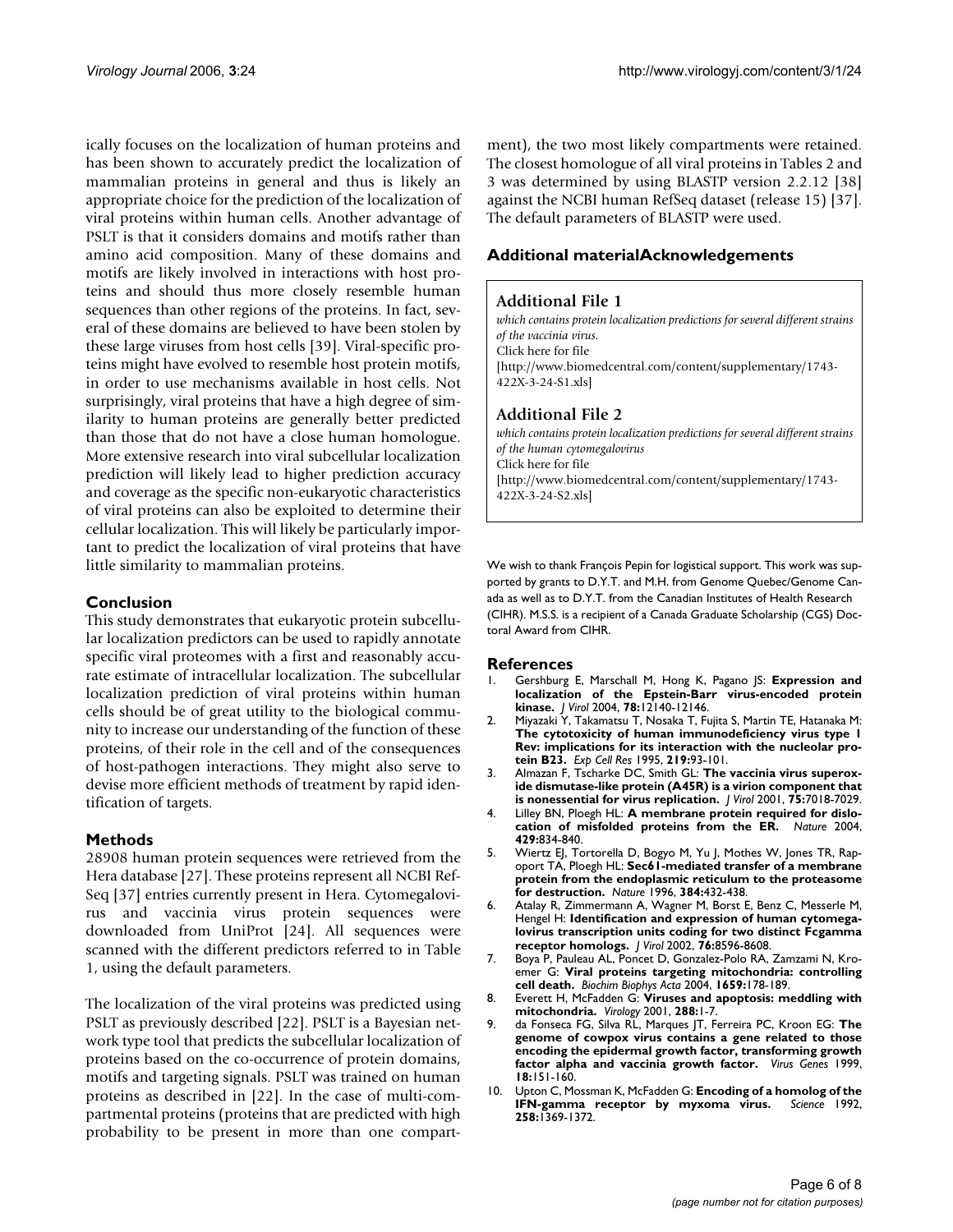- 11. Donnes P, Hoglund A: **[Predicting protein subcellular localiza](http://www.ncbi.nlm.nih.gov/entrez/query.fcgi?cmd=Retrieve&db=PubMed&dopt=Abstract&list_uids=15901249)[tion: past, present, and future.](http://www.ncbi.nlm.nih.gov/entrez/query.fcgi?cmd=Retrieve&db=PubMed&dopt=Abstract&list_uids=15901249)** *Genomics Proteomics Bioinformatics* 2004, **2:**209-215.
- 12. Feng ZP: **[An overview on predicting the subcellular location of](http://www.ncbi.nlm.nih.gov/entrez/query.fcgi?cmd=Retrieve&db=PubMed&dopt=Abstract&list_uids=12542414) [a protein.](http://www.ncbi.nlm.nih.gov/entrez/query.fcgi?cmd=Retrieve&db=PubMed&dopt=Abstract&list_uids=12542414)** In *Silico Biol* 2002, **2:**291-303.
- 13. Reinhardt A, Hubbard T: **[Using neural networks for prediction](http://www.ncbi.nlm.nih.gov/entrez/query.fcgi?cmd=Retrieve&db=PubMed&dopt=Abstract&list_uids=9547285) [of the subcellular location of proteins.](http://www.ncbi.nlm.nih.gov/entrez/query.fcgi?cmd=Retrieve&db=PubMed&dopt=Abstract&list_uids=9547285)** *Nucleic Acids Res* 1998, **26:**2230-2236.
- 14. Hua S, Sun Z: **[Support vector machine approach for protein](http://www.ncbi.nlm.nih.gov/entrez/query.fcgi?cmd=Retrieve&db=PubMed&dopt=Abstract&list_uids=11524373)** [subcellular localization prediction.](http://www.ncbi.nlm.nih.gov/entrez/query.fcgi?cmd=Retrieve&db=PubMed&dopt=Abstract&list_uids=11524373) **17:**721-728.
- 15. Chou KC: **[Prediction of protein cellular attributes using](http://www.ncbi.nlm.nih.gov/entrez/query.fcgi?cmd=Retrieve&db=PubMed&dopt=Abstract&list_uids=11288174) [pseudo-amino acid composition.](http://www.ncbi.nlm.nih.gov/entrez/query.fcgi?cmd=Retrieve&db=PubMed&dopt=Abstract&list_uids=11288174)** *Proteins* 2001, **43:**246-255.
- 16. Bendtsen JD, Nielsen H, von Heijne G, Brunak S: **[Improved predic](http://www.ncbi.nlm.nih.gov/entrez/query.fcgi?cmd=Retrieve&db=PubMed&dopt=Abstract&list_uids=15223320)[tion of signal peptides: SignalP 3.0.](http://www.ncbi.nlm.nih.gov/entrez/query.fcgi?cmd=Retrieve&db=PubMed&dopt=Abstract&list_uids=15223320)** *J Mol Biol* 2004, **340:**783-795.
- 17. Emanuelsson O, Nielsen H, Brunak S, von Heijne G: **[Predicting sub](http://www.ncbi.nlm.nih.gov/entrez/query.fcgi?cmd=Retrieve&db=PubMed&dopt=Abstract&list_uids=10891285)[cellular localization of proteins based on their N-terminal](http://www.ncbi.nlm.nih.gov/entrez/query.fcgi?cmd=Retrieve&db=PubMed&dopt=Abstract&list_uids=10891285) [amino acid sequence.](http://www.ncbi.nlm.nih.gov/entrez/query.fcgi?cmd=Retrieve&db=PubMed&dopt=Abstract&list_uids=10891285)** *J Mol Biol* 2000, **300:**1005-1016.
- 18. Marcotte EM, Xenarios I, van Der Bliek AM, Eisenberg D: **[Localizing](http://www.ncbi.nlm.nih.gov/entrez/query.fcgi?cmd=Retrieve&db=PubMed&dopt=Abstract&list_uids=11035803) [proteins in the cell from their phylogenetic profiles.](http://www.ncbi.nlm.nih.gov/entrez/query.fcgi?cmd=Retrieve&db=PubMed&dopt=Abstract&list_uids=11035803)** *Proc Natl Acad Sci U S A* 2000, **97:**12115-12120.
- 19. Lu Z, Szafron D, Greiner R, Lu P, Wishart DS, Poulin B, Anvik J, Macdonell C, Eisner R: **[Predicting subcellular localization of pro](http://www.ncbi.nlm.nih.gov/entrez/query.fcgi?cmd=Retrieve&db=PubMed&dopt=Abstract&list_uids=14990451)[teins using machine-learned classifiers.](http://www.ncbi.nlm.nih.gov/entrez/query.fcgi?cmd=Retrieve&db=PubMed&dopt=Abstract&list_uids=14990451)** *Bioinformatics* 2004, **20:**547-556.
- 20. Nakai K, Kanehisa M: **[A knowledge base for predicting protein](http://www.ncbi.nlm.nih.gov/entrez/query.fcgi?cmd=Retrieve&db=PubMed&dopt=Abstract&list_uids=1478671)**  $localization$  sites in eukaryotic cells. **14:**897-911.
- 21. Drawid A, Gerstein M: **[A Bayesian system integrating expres](http://www.ncbi.nlm.nih.gov/entrez/query.fcgi?cmd=Retrieve&db=PubMed&dopt=Abstract&list_uids=10966805)[sion data with sequence patterns for localizing proteins:](http://www.ncbi.nlm.nih.gov/entrez/query.fcgi?cmd=Retrieve&db=PubMed&dopt=Abstract&list_uids=10966805) [comprehensive application to the yeast genome.](http://www.ncbi.nlm.nih.gov/entrez/query.fcgi?cmd=Retrieve&db=PubMed&dopt=Abstract&list_uids=10966805)** *J Mol Biol* 2000, **301:**1059-1075.
- 22. Scott MS, Thomas DY, Hallett MT: **[Predicting subcellular locali](http://www.ncbi.nlm.nih.gov/entrez/query.fcgi?cmd=Retrieve&db=PubMed&dopt=Abstract&list_uids=15466294)[zation via protein motif co-occurrence.](http://www.ncbi.nlm.nih.gov/entrez/query.fcgi?cmd=Retrieve&db=PubMed&dopt=Abstract&list_uids=15466294)** *Genome Res* 2004, **14:**1957-1966.
- 23. Hoglund A, Donnes P, Blum T, Adolph HW, Kohlbacher O: **[Multi-](http://www.ncbi.nlm.nih.gov/entrez/query.fcgi?cmd=Retrieve&db=PubMed&dopt=Abstract&list_uids=16428265)Loc: prediction of protein subcellular localization using N[terminal targeting sequences, sequence motifs, and amino](http://www.ncbi.nlm.nih.gov/entrez/query.fcgi?cmd=Retrieve&db=PubMed&dopt=Abstract&list_uids=16428265) [acid composition.](http://www.ncbi.nlm.nih.gov/entrez/query.fcgi?cmd=Retrieve&db=PubMed&dopt=Abstract&list_uids=16428265)** *Bioinformatics* 2006.
- 24. Bairoch A, Apweiler R, Wu CH, Barker WC, Boeckmann B, Ferro S, Gasteiger E, Huang H, Lopez R, Magrane M, Martin MJ, Natale DA, O'Donovan C, Redaschi N, Yeh LS: **[The Universal Protein](http://www.ncbi.nlm.nih.gov/entrez/query.fcgi?cmd=Retrieve&db=PubMed&dopt=Abstract&list_uids=15608167) [Resource \(UniProt\).](http://www.ncbi.nlm.nih.gov/entrez/query.fcgi?cmd=Retrieve&db=PubMed&dopt=Abstract&list_uids=15608167)** *Nucleic Acids Res* 2005, **33:**D154-9.
- 25. Maggioni C, Braakman I: **[Synthesis and quality control of viral](http://www.ncbi.nlm.nih.gov/entrez/query.fcgi?cmd=Retrieve&db=PubMed&dopt=Abstract&list_uids=15609504) [membrane proteins.](http://www.ncbi.nlm.nih.gov/entrez/query.fcgi?cmd=Retrieve&db=PubMed&dopt=Abstract&list_uids=15609504)** *Curr Top Microbiol Immunol* 2005, **285:**175-198.
- 26. Chazal N, Gerlier D: **[Virus entry, assembly, budding, and mem](http://www.ncbi.nlm.nih.gov/entrez/query.fcgi?cmd=Retrieve&db=PubMed&dopt=Abstract&list_uids=12794191)[brane rafts.](http://www.ncbi.nlm.nih.gov/entrez/query.fcgi?cmd=Retrieve&db=PubMed&dopt=Abstract&list_uids=12794191)** *Microbiol Mol Biol Rev* 2003, **67:**226-237.
- 27. Scott M, Lu G, Hallett M, Thomas DY: **[The Hera database and its](http://www.ncbi.nlm.nih.gov/entrez/query.fcgi?cmd=Retrieve&db=PubMed&dopt=Abstract&list_uids=14751973) [use in the characterization of endoplasmic reticulum pro](http://www.ncbi.nlm.nih.gov/entrez/query.fcgi?cmd=Retrieve&db=PubMed&dopt=Abstract&list_uids=14751973)[teins.](http://www.ncbi.nlm.nih.gov/entrez/query.fcgi?cmd=Retrieve&db=PubMed&dopt=Abstract&list_uids=14751973)** *Bioinformatics* 2004, **20:**937-944.
- 28. Mulder NJ, Apweiler R, Attwood TK, Bairoch A, Barrell D, Bateman A, Binns D, Biswas M, Bradley P, Bork P, Bucher P, Copley RR, Courcelle E, Das U, Durbin R, Falquet L, Fleischmann W, Griffiths-Jones S, Haft D, Harte N, Hulo N, Kahn D, Kanapin A, Krestyaninova M, Lopez R, Letunic I, Lonsdale D, Silventoinen V, Orchard SE, Pagni M, Peyruc D, Ponting CP, Selengut JD, Servant F, Sigrist CJ, Vaughan R, Zdobnov EM: **[The InterPro Database, 2003 brings increased](http://www.ncbi.nlm.nih.gov/entrez/query.fcgi?cmd=Retrieve&db=PubMed&dopt=Abstract&list_uids=12520011) [coverage and new features.](http://www.ncbi.nlm.nih.gov/entrez/query.fcgi?cmd=Retrieve&db=PubMed&dopt=Abstract&list_uids=12520011)** *Nucleic Acids Res* 2003, **31:**315-318.
- 29. Mocarski ESJ: **[Immune escape and exploitation strategies of](http://www.ncbi.nlm.nih.gov/entrez/query.fcgi?cmd=Retrieve&db=PubMed&dopt=Abstract&list_uids=15236638) [cytomegaloviruses: impact on and imitation of the major his](http://www.ncbi.nlm.nih.gov/entrez/query.fcgi?cmd=Retrieve&db=PubMed&dopt=Abstract&list_uids=15236638)[tocompatibility system.](http://www.ncbi.nlm.nih.gov/entrez/query.fcgi?cmd=Retrieve&db=PubMed&dopt=Abstract&list_uids=15236638)** *Cell Microbiol* 2004, **6:**707-717.
- 30. Smith GL, Symons JA, Alcami A: **[Immune modulation by proteins](http://www.ncbi.nlm.nih.gov/entrez/query.fcgi?cmd=Retrieve&db=PubMed&dopt=Abstract&list_uids=10470273) [secreted from cells infected by vaccinia virus.](http://www.ncbi.nlm.nih.gov/entrez/query.fcgi?cmd=Retrieve&db=PubMed&dopt=Abstract&list_uids=10470273)** *Arch Virol Suppl* 1999, **15:**111-129.
- 31. Stropes MP, Miller WE: **[Signaling and regulation of G-protein](http://www.ncbi.nlm.nih.gov/entrez/query.fcgi?cmd=Retrieve&db=PubMed&dopt=Abstract&list_uids=15674431) [coupled receptors encoded by cytomegaloviruses.](http://www.ncbi.nlm.nih.gov/entrez/query.fcgi?cmd=Retrieve&db=PubMed&dopt=Abstract&list_uids=15674431)** *Biochem Cell Biol* 2004, **82:**636-642.
- 32. Dunlop LR, Oehlberg KA, Reid JJ, Avci D, Rosengard AM: **[Variola](http://www.ncbi.nlm.nih.gov/entrez/query.fcgi?cmd=Retrieve&db=PubMed&dopt=Abstract&list_uids=12941397) [virus immune evasion proteins.](http://www.ncbi.nlm.nih.gov/entrez/query.fcgi?cmd=Retrieve&db=PubMed&dopt=Abstract&list_uids=12941397)** *Microbes Infect* 2003, **5:**1049-1056.
- 33. Huber MT, Tomazin R, Wisner T, Boname J, Johnson DC: **[Human](http://www.ncbi.nlm.nih.gov/entrez/query.fcgi?cmd=Retrieve&db=PubMed&dopt=Abstract&list_uids=11992003) cytomegalovirus US7, US8, US9, and US10 are cytoplasmic [glycoproteins, not found at cell surfaces, and US9 does not](http://www.ncbi.nlm.nih.gov/entrez/query.fcgi?cmd=Retrieve&db=PubMed&dopt=Abstract&list_uids=11992003) [mediate cell-to-cell spread.](http://www.ncbi.nlm.nih.gov/entrez/query.fcgi?cmd=Retrieve&db=PubMed&dopt=Abstract&list_uids=11992003)** *J Virol* 2002, **76:**5748-5758.
- 34. Michelson S: **[Consequences of human cytomegalovirus mim](http://www.ncbi.nlm.nih.gov/entrez/query.fcgi?cmd=Retrieve&db=PubMed&dopt=Abstract&list_uids=15172446)[icry.](http://www.ncbi.nlm.nih.gov/entrez/query.fcgi?cmd=Retrieve&db=PubMed&dopt=Abstract&list_uids=15172446)** *Hum Immunol* 2004, **65:**465-475.
- 35. Penfold ME, Dairaghi DJ, Duke GM, Saederup N, Mocarski ES, Kemble GW, Schall TJ: **[Cytomegalovirus encodes a potent alpha chem](http://www.ncbi.nlm.nih.gov/entrez/query.fcgi?cmd=Retrieve&db=PubMed&dopt=Abstract&list_uids=10449781)[okine.](http://www.ncbi.nlm.nih.gov/entrez/query.fcgi?cmd=Retrieve&db=PubMed&dopt=Abstract&list_uids=10449781)** *Proc Natl Acad Sci U S A* 1999, **96:**9839-9844.
- 36. Kotenko SV, Saccani S, Izotova LS, Mirochnitchenko OV, Pestka S: **[Human cytomegalovirus harbors its own unique IL-10](http://www.ncbi.nlm.nih.gov/entrez/query.fcgi?cmd=Retrieve&db=PubMed&dopt=Abstract&list_uids=10677520) [homolog \(cmvIL-10\).](http://www.ncbi.nlm.nih.gov/entrez/query.fcgi?cmd=Retrieve&db=PubMed&dopt=Abstract&list_uids=10677520)** *Proc Natl Acad Sci U S A* 2000, **97:**1695-1700.
- 37. Pruitt KD, Tatusova T, Maglott DR: **[NCBI Reference Sequence](http://www.ncbi.nlm.nih.gov/entrez/query.fcgi?cmd=Retrieve&db=PubMed&dopt=Abstract&list_uids=15608248) [\(RefSeq\): a curated non-redundant sequence database of](http://www.ncbi.nlm.nih.gov/entrez/query.fcgi?cmd=Retrieve&db=PubMed&dopt=Abstract&list_uids=15608248) [genomes, transcripts and proteins.](http://www.ncbi.nlm.nih.gov/entrez/query.fcgi?cmd=Retrieve&db=PubMed&dopt=Abstract&list_uids=15608248)** *Nucleic Acids Res* 2005, **33:**D501-4.
- 38. Altschul SF, Madden TL, Schaffer AA, Zhang J, Zhang Z, Miller W, Lipman DJ: **[Gapped BLAST and PSI-BLAST: a new generation of](http://www.ncbi.nlm.nih.gov/entrez/query.fcgi?cmd=Retrieve&db=PubMed&dopt=Abstract&list_uids=9254694) [protein database search programs.](http://www.ncbi.nlm.nih.gov/entrez/query.fcgi?cmd=Retrieve&db=PubMed&dopt=Abstract&list_uids=9254694)** *Nucleic Acids Res* 1997, **25:**3389-3402.
- 39. Chensue SW: **[Molecular machinations: chemokine signals in](http://www.ncbi.nlm.nih.gov/entrez/query.fcgi?cmd=Retrieve&db=PubMed&dopt=Abstract&list_uids=11585787) [host-pathogen interactions.](http://www.ncbi.nlm.nih.gov/entrez/query.fcgi?cmd=Retrieve&db=PubMed&dopt=Abstract&list_uids=11585787)** *Clin Microbiol Rev* 2001, **14:**821-835.
- 40. Small I, Peeters N, Legeai F, Lurin C: **[Predotar: A tool for rapidly](http://www.ncbi.nlm.nih.gov/entrez/query.fcgi?cmd=Retrieve&db=PubMed&dopt=Abstract&list_uids=15174128) [screening proteomes for N-terminal targeting sequences.](http://www.ncbi.nlm.nih.gov/entrez/query.fcgi?cmd=Retrieve&db=PubMed&dopt=Abstract&list_uids=15174128)** *Proteomics* 2004, **4:**1581-1590.
- 41. Krogh A, Larsson B, von Heijne G, Sonnhammer EL: **[Predicting](http://www.ncbi.nlm.nih.gov/entrez/query.fcgi?cmd=Retrieve&db=PubMed&dopt=Abstract&list_uids=11152613) [transmembrane protein topology with a hidden Markov](http://www.ncbi.nlm.nih.gov/entrez/query.fcgi?cmd=Retrieve&db=PubMed&dopt=Abstract&list_uids=11152613) [model: application to complete genomes.](http://www.ncbi.nlm.nih.gov/entrez/query.fcgi?cmd=Retrieve&db=PubMed&dopt=Abstract&list_uids=11152613)** *J Mol Biol* 2001, **305:**567-580.
- 42. Fankhauser N, Maser P: **[Identification of GPI anchor attach](http://www.ncbi.nlm.nih.gov/entrez/query.fcgi?cmd=Retrieve&db=PubMed&dopt=Abstract&list_uids=15691858)[ment signals by a Kohonen self-organizing map.](http://www.ncbi.nlm.nih.gov/entrez/query.fcgi?cmd=Retrieve&db=PubMed&dopt=Abstract&list_uids=15691858)** *Bioinformatics* 2005, **21:**1846-1852.
- 43. Hulo N, Sigrist CJ, Le Saux V, Langendijk-Genevaux PS, Bordoli L, Gattiker A, De Castro E, Bucher P, Bairoch A: **[Recent improve](http://www.ncbi.nlm.nih.gov/entrez/query.fcgi?cmd=Retrieve&db=PubMed&dopt=Abstract&list_uids=14681377)[ments to the PROSITE database.](http://www.ncbi.nlm.nih.gov/entrez/query.fcgi?cmd=Retrieve&db=PubMed&dopt=Abstract&list_uids=14681377)** *Nucleic Acids Res* 2004, **32:**D134-7.
- 44. Cokol M, Nair R, Rost B: **[Finding nuclear localization signals.](http://www.ncbi.nlm.nih.gov/entrez/query.fcgi?cmd=Retrieve&db=PubMed&dopt=Abstract&list_uids=11258480)** *EMBO Rep* 2000, **1:**411-415.
- 45. Lorenzo MM, Galindo I, Griffiths G, Blasco R: **[Intracellular locali](http://www.ncbi.nlm.nih.gov/entrez/query.fcgi?cmd=Retrieve&db=PubMed&dopt=Abstract&list_uids=11044098)zation of vaccinia virus extracellular enveloped virus enve[lope proteins individually expressed using a Semliki Forest](http://www.ncbi.nlm.nih.gov/entrez/query.fcgi?cmd=Retrieve&db=PubMed&dopt=Abstract&list_uids=11044098) [virus replicon.](http://www.ncbi.nlm.nih.gov/entrez/query.fcgi?cmd=Retrieve&db=PubMed&dopt=Abstract&list_uids=11044098)** *J Virol* 2000, **74:**10535-10550.
- 46. Sanderson CM, Parkinson JE, Hollinshead M, Smith GL: **[Overexpres](http://www.ncbi.nlm.nih.gov/entrez/query.fcgi?cmd=Retrieve&db=PubMed&dopt=Abstract&list_uids=8551630)[sion of the vaccinia virus A38L integral membrane protein](http://www.ncbi.nlm.nih.gov/entrez/query.fcgi?cmd=Retrieve&db=PubMed&dopt=Abstract&list_uids=8551630) [promotes Ca2+ influx into infected cells.](http://www.ncbi.nlm.nih.gov/entrez/query.fcgi?cmd=Retrieve&db=PubMed&dopt=Abstract&list_uids=8551630)** *J Virol* 1996, **70:**905-914.
- 47. Gardner JD, Tscharke DC, Reading PC, Smith GL: **[Vaccinia virus](http://www.ncbi.nlm.nih.gov/entrez/query.fcgi?cmd=Retrieve&db=PubMed&dopt=Abstract&list_uids=11514717) semaphorin A39R is a 50-55 kDa secreted glycoprotein that [affects the outcome of infection in a murine intradermal](http://www.ncbi.nlm.nih.gov/entrez/query.fcgi?cmd=Retrieve&db=PubMed&dopt=Abstract&list_uids=11514717) [model.](http://www.ncbi.nlm.nih.gov/entrez/query.fcgi?cmd=Retrieve&db=PubMed&dopt=Abstract&list_uids=11514717)** *J Gen Virol* 2001, **82:**2083-2093.
- 48. Wilcock D, Duncan SA, Traktman P, Zhang WH, Smith GL: **[The vac](http://www.ncbi.nlm.nih.gov/entrez/query.fcgi?cmd=Retrieve&db=PubMed&dopt=Abstract&list_uids=10466813)cinia virus A4OR gene product is a nonstructural, type II [membrane glycoprotein that is expressed at the cell surface.](http://www.ncbi.nlm.nih.gov/entrez/query.fcgi?cmd=Retrieve&db=PubMed&dopt=Abstract&list_uids=10466813)** *J Gen Virol* 1999, **80 ( Pt 8):**2137-2148.
- 49. Kettle S, Blake NW, Law KM, Smith GL: **[Vaccinia virus serpins](http://www.ncbi.nlm.nih.gov/entrez/query.fcgi?cmd=Retrieve&db=PubMed&dopt=Abstract&list_uids=7831769) B13R (SPI-2) and B22R (SPI-1) encode M(r) 38.5 and 40K, [intracellular polypeptides that do not affect virus virulence](http://www.ncbi.nlm.nih.gov/entrez/query.fcgi?cmd=Retrieve&db=PubMed&dopt=Abstract&list_uids=7831769) [in a murine intranasal model.](http://www.ncbi.nlm.nih.gov/entrez/query.fcgi?cmd=Retrieve&db=PubMed&dopt=Abstract&list_uids=7831769)** *Virology* 1995, **206:**136-147.
- 50. Danescu J, Werenskiold AK: **[Post-transcriptional inhibition of](http://www.ncbi.nlm.nih.gov/entrez/query.fcgi?cmd=Retrieve&db=PubMed&dopt=Abstract&list_uids=7601291) [the interleukin-1 binding protein B15R of vaccinia virus after](http://www.ncbi.nlm.nih.gov/entrez/query.fcgi?cmd=Retrieve&db=PubMed&dopt=Abstract&list_uids=7601291) [coexpression of the related T1 protein.](http://www.ncbi.nlm.nih.gov/entrez/query.fcgi?cmd=Retrieve&db=PubMed&dopt=Abstract&list_uids=7601291)** *FEBS Lett* 1995, **367:**89-92.
- 51. Colamonici OR, Domanski P, Sweitzer SM, Larner A, Buller RM: **[Vac](http://www.ncbi.nlm.nih.gov/entrez/query.fcgi?cmd=Retrieve&db=PubMed&dopt=Abstract&list_uids=7608155)cinia virus B18R gene encodes a type I interferon-binding [protein that blocks interferon alpha transmembrane signal](http://www.ncbi.nlm.nih.gov/entrez/query.fcgi?cmd=Retrieve&db=PubMed&dopt=Abstract&list_uids=7608155)[ing.](http://www.ncbi.nlm.nih.gov/entrez/query.fcgi?cmd=Retrieve&db=PubMed&dopt=Abstract&list_uids=7608155)** *J Biol Chem* 1995, **270:**15974-15978.
- 52. Meiser A, Sancho C, Krijnse Locker J: **[Plasma membrane budding](http://www.ncbi.nlm.nih.gov/entrez/query.fcgi?cmd=Retrieve&db=PubMed&dopt=Abstract&list_uids=12941903) [as an alternative release mechanism of the extracellular](http://www.ncbi.nlm.nih.gov/entrez/query.fcgi?cmd=Retrieve&db=PubMed&dopt=Abstract&list_uids=12941903) [enveloped form of vaccinia virus from HeLa cells.](http://www.ncbi.nlm.nih.gov/entrez/query.fcgi?cmd=Retrieve&db=PubMed&dopt=Abstract&list_uids=12941903)** *J Virol* 2003, **77:**9931-9942.
- 53. Engelstad M, Smith GL: **[The vaccinia virus 42-kDa envelope pro](http://www.ncbi.nlm.nih.gov/entrez/query.fcgi?cmd=Retrieve&db=PubMed&dopt=Abstract&list_uids=8503178)[tein is required for the envelopment and egress of extracel](http://www.ncbi.nlm.nih.gov/entrez/query.fcgi?cmd=Retrieve&db=PubMed&dopt=Abstract&list_uids=8503178)[lular virus and for virus virulence.](http://www.ncbi.nlm.nih.gov/entrez/query.fcgi?cmd=Retrieve&db=PubMed&dopt=Abstract&list_uids=8503178)** *Virology* 1993, **194:**627-637.
- 54. Symons JA, Adams E, Tscharke DC, Reading PC, Waldmann H, Smith GL: **[The vaccinia virus C12L protein inhibits mouse IL-18 and](http://www.ncbi.nlm.nih.gov/entrez/query.fcgi?cmd=Retrieve&db=PubMed&dopt=Abstract&list_uids=12388820) [promotes virus virulence in the murine intranasal model.](http://www.ncbi.nlm.nih.gov/entrez/query.fcgi?cmd=Retrieve&db=PubMed&dopt=Abstract&list_uids=12388820)** *J Gen Virol* 2002, **83:**2833-2844.
- 55. Pires de Miranda M, Reading PC, Tscharke DC, Murphy BJ, Smith GL: **[The vaccinia virus kelch-like protein C2L affects calcium](http://www.ncbi.nlm.nih.gov/entrez/query.fcgi?cmd=Retrieve&db=PubMed&dopt=Abstract&list_uids=12917467)[independent adhesion to the extracellular matrix and](http://www.ncbi.nlm.nih.gov/entrez/query.fcgi?cmd=Retrieve&db=PubMed&dopt=Abstract&list_uids=12917467)**